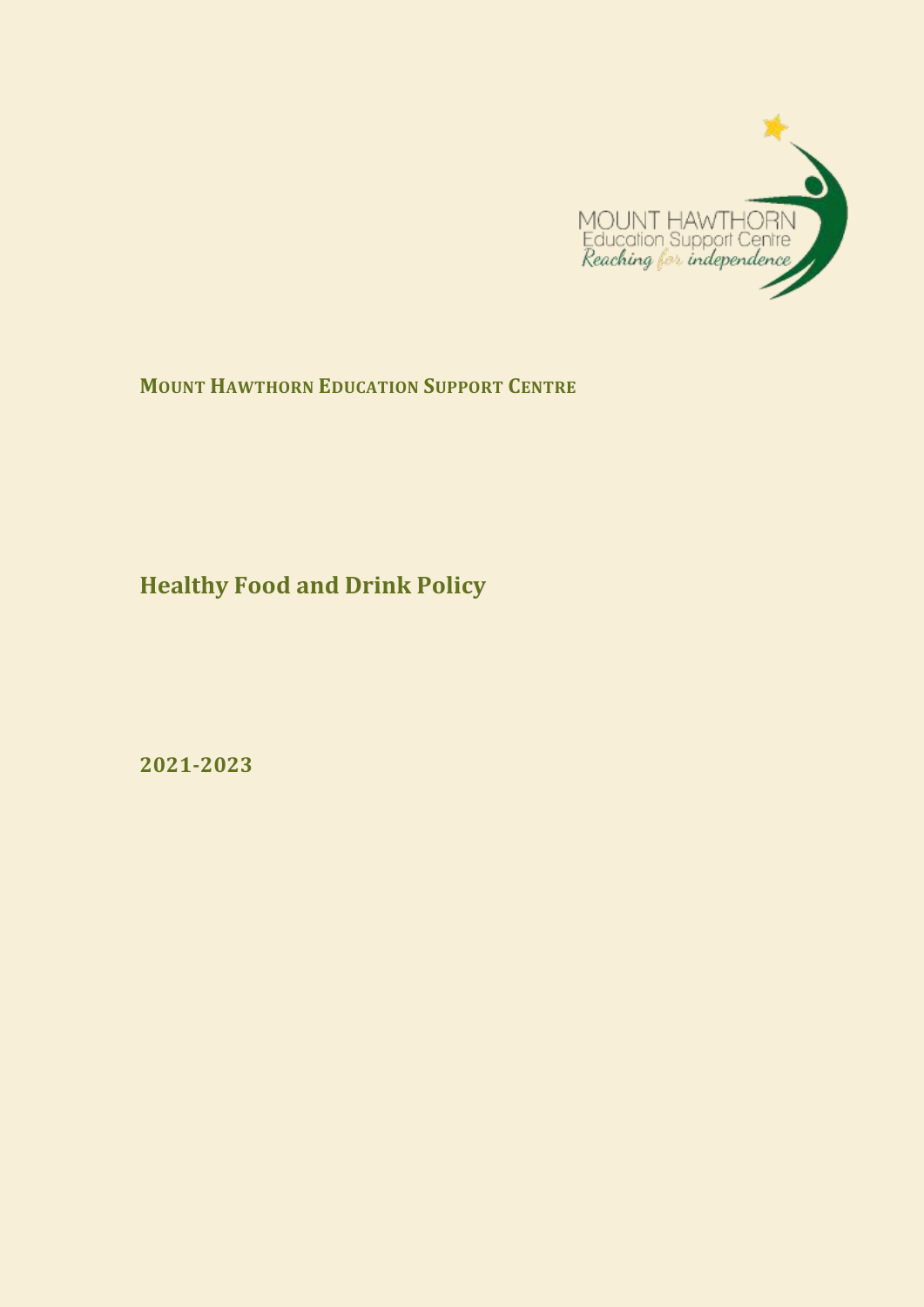## *School Canteen*

Along with Mount Hawthorn Primary School, we use the canteen which is run and managed by parents of the joint P&C. The school canteen is open every school day for recess and lunch and promotes healthy nutrition for all our students and teachers.

*Food Safety And Hygiene* 

Principals will ensure canteen/food service workers and volunteers have completed Food Safe Food Handler training or its equivalent.

*Food Types in the Canteen*

The canteen acknowledges the [Traffic Light Policy](http://www.mounthawthornps.wa.edu.au/P&C/Canteen/P&C%20Corner%20Canteen%20Update%20June%202010.pdf) but in addition has implemented a low additive policy. Food is homemade, wherever possible, and when food is brought in ready-made ingredients are checked carefully. These foods must adhere to the low additive policy and all additives and preservatives are eliminated as much as possible.

In other words, the canteen is available every day and promotes a wide range of the foods that comprise the majority of a healthy diet ('green'). Also available sometimes are foods that should be eaten in moderation ('amber'). The canteen does not include foods that do not meet specified minimum nutrient criteria ('red').

*Our Policy on Foods*

Foods we promote to parents as healthy foods to be included in lunchboxes or purchased in the canteen for students in the 'Green' category include:

- breads, cereal foods, vegetables, legumes, reduced fat dairy products, lean meat, fish, poultry and alternatives
- sandwich fillings all lean meats, lean chicken, fish, creamed corn/corn kernels, egg, canned spaghetti (reduced salt), salads, baked beans, low fat cheese, hommos, Vegemite, yeast spreads and fish spreads,
- hot food jaffles/hot rolls/toasted sandwiches (fillings as for sandwich fillings), rice, soups, toast, English muffins, crumpets (wholemeal), raisin toast and meals meeting the criteria for registration such as curry and rice and pasta dishes.